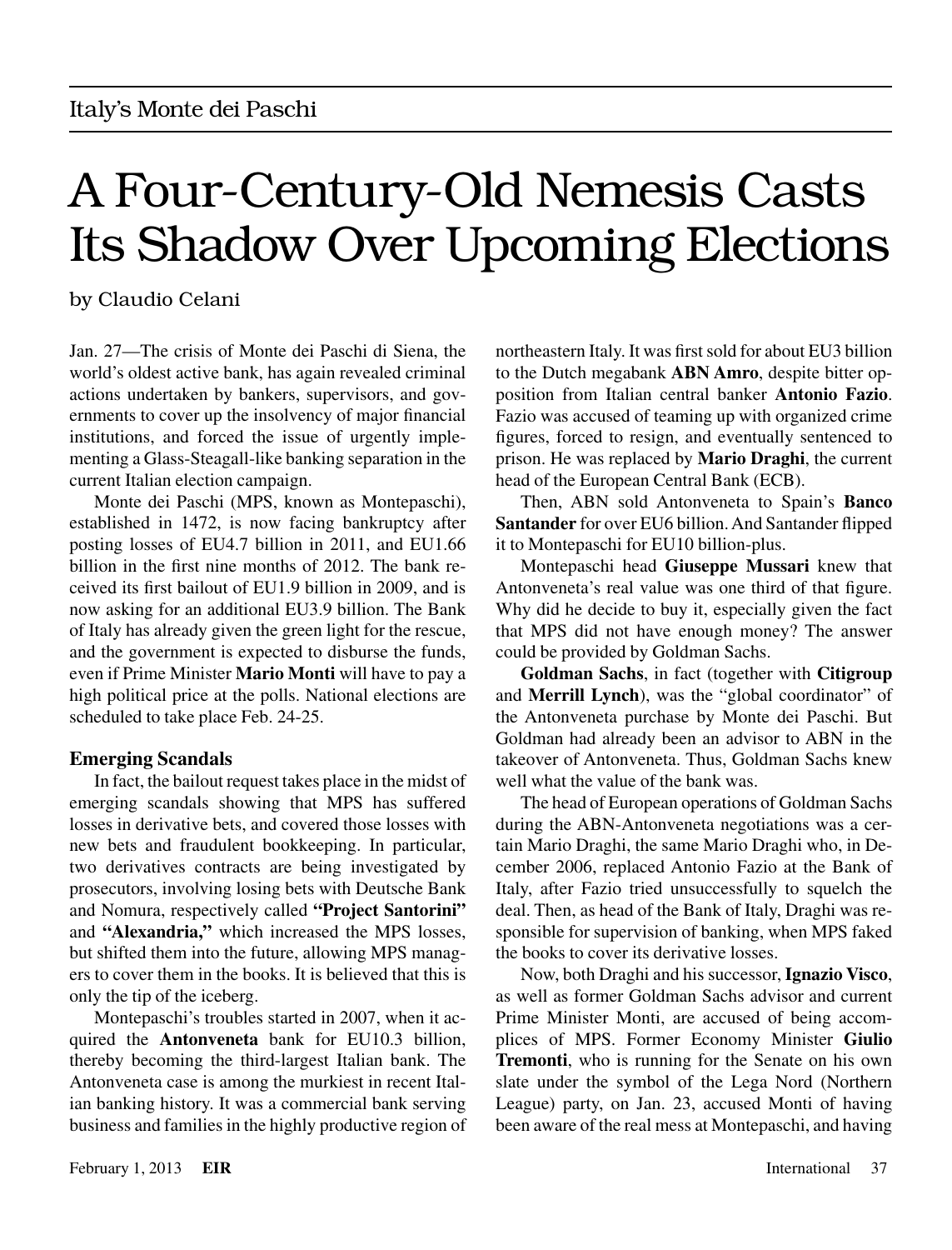hidden it from the parliament. Monti pushed through the MPS bailout, attaching it to a confidence vote, Tremonti charged. Furthermore, the government loan can be repaid, not with money, but "with other financial instruments," i.e., junk.

Tremonti also accused Draghi of failed supervision as Italian central banker.

A statement by the current Finance Minister, **Vittorio Grilli**, indirectly confirmed Tremonti's allegation. Grilli said that "the MPS situation is not new, it is not a bolt out of the blue. We had known the existence of problems for one year."

Bank of Italy governor Visco attempted a defense, saying that Montepaschi had delivered false information, but records of Bank of Italy inspectors' findings in 2011, published by the news media, nail the central bank in its responsibilities.

### **Election Debate**

The Monte dei Paschi scandal has become the center of the electoral campaign: Next month, Italians will elect a new Parliament—and a new government. Currently, the Democratic Party (PD) is leading in the polls with 36%, followed by the alliance between former Prime Minister Silvio Berlusconi and Lega Nord, with 24% (Berlusconi claims 32%), and Mario Monti's slate with 16%. If things stay as they are, the outcome will be a PD-Monti government, with either Monti as prime minister, or dictating the agenda.

But the MPS scandal might upset the apple cart. The electoral contenders each try to blame the other party; however, technocrat-turned-politician Monti and the PD are the ones on the grill. Monti now faces a dilemma: If he bails out Montepaschi (as his masters have ordered him to do), he will pay dearly at the polls. If he does not, he risks a systemic blowout, as a consequence of an MPS failure.

The MPS crisis is slowly forcing the Glass-Steagall issue into the forefront. Even if the debate has not yet exploded, it happens that, whenever someone introduces the idea of Glass-Steagall in a discussion, nobody dares to oppose it.

In an interview with Radio Padania on Jan. 24, **Movisol**—the LaRouche movement in Italy—president **Liliana Gorini** explained why Glass-Steagall is the only solution, while Lega Nord Sen. **Massimo Garavaglia** reminded listeners that he had introduced a draft bill for the measure in the last legislature.

The same day, former Undersecretary of State **Catia** 

**Polidori**, who is running again for Parliament, reiterated her call for a Glass-Steagall-like banking separation. "The serious MPS case prompts me to relaunch a fight which has seen me for years in the front line within and outside Parliament," Polidori said, in a release published by several wires. "The need has now become an non-delayable priority, to reintroduce the separation between commercial banks and investment banks."

Wires published Polidori's statements, recalling that Polidori was the first signer of a 2010 parliamentary motion calling for banking separation.

In addition, Giulio Tremonti called, not for the first time, for a Glass-Steagall-like banking separation, in an interview with La7 private TV channel. "You should not use citizens' savings to speculate, as it [was decided] under Roosevelt.... The old Italian banking law similarly forbade speculation with savings. Clinton in the U.S. and Draghi in Italy more or less at the same time abolished that law."

Then, at the MPS shareholder meeting the next day, while world media were focused on the clown show delivered by comedian **Beppe Grillo**, a Member of the European Parliament intervened, calling for an immediate implementation of Glass-Steagall. **Claudio Morganti**, secretary general of the Lega Nord in Tuscany, said: "The reintroduction of Glass-Steagall, abrogated in 1999, would permit the separation of commercial banks from banks that practice speculative and risk activities. I wonder whether it is accidental that, after the abrogation of Glass-Steagall, so many problems with derivatives and toxic assets started. The amount of junk assets being traded on financial markets is tens of times larger than world wealth. Derivatives are a weapon of mass destruction, and only after introducing a bill separating banks, can we proceed with identifying tasks and responsibilities."

Morganti also said he is opposed to nationalizing Montepaschi, as someone is pushing. "I would never nationalize a bank such as MPS, which is full of toxic assets. Taxpayers would be forced to cover the losses and recapitalize it. Such losses must be paid by those who actually created them, without expecting Father State to step in."

In a talk show on the national RAI2 channel, former minister and candidate for a right-wing slate, **Giorgia Meloni**, claimed that her slate "is the only party which, in its program, calls for separating commercial banks from speculative banks." Her opponent, Democratic Party representative **Francesco Boccia**, answered that he agrees on that proposal.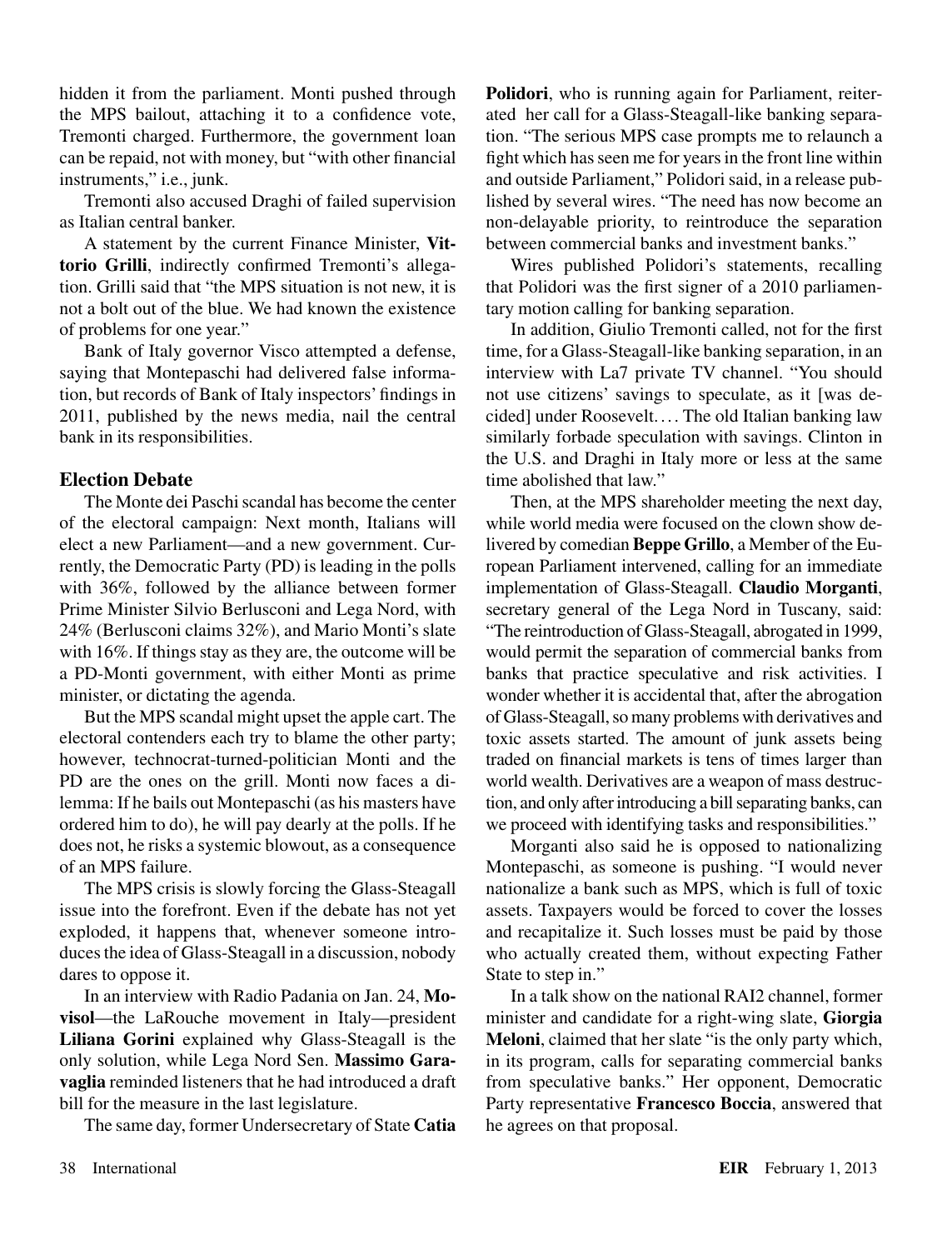## **MPS and Derivatives: a Very Old Story**

Gambling is not a new experience for Monte dei Paschi di Siena. The bank, founded 20 years before Columbus discovered America, was originally dedicated to local agriculture and pastoralism (*paschi* means pastures). But it soon become a global investment bank, and played the central role in the famous Amsterdam-based "Tulip bubble" (or "Tulipmania") in the first half of the 17th Century. It was during that financial bubble, one of the largest in history, that MPS invented derivatives.

In 1593, Monte dei Paschi, which was the most powerful bank in Europe, operating on the Amsterdam commodities exchange, financed the Dutch mer-

chant Johannes Van Bommel, who imported tulip bulbs from Turkey. Tulips shortly became a sort of fetish for the ruling class, and their price skyrocketed. The mania spread throughout the continent, and in all cities, exchange shops for buying tulip shares were opened, on a MPS license.

In 1630, the price of a tulip bulb called "Semper Augustus" reached the equivalent of today's EU25,000. That same year, a certain "Messer Cucinotti," plenipotentiary accountant for MPS in Amsterdam, had a brilliant idea: financial derivatives. MPS

issues insurance contracts on bulb shares and insures them at a subsidiary in London, which sells the potential profits in six months. Those who purchase that asset sell it again, at a higher price, and so on. The result of his scheme was that one single asset in 1632 had been owned by 186 different owners at totally different prices, starting with 1 and ending with 75. Traders were so aware of the inconsistency of those derivatives, that they were called "wind trade," or "trading clouds." MPS loaned money to buy bulbs and demanded real estate as



**BANCA DAL 1472** 

SCHI

*The global financial crisis has now overtaken the world's oldest bank, Monte dei Paschi di Siena (shown here in Siena's Palazzo Salimbeni), whose speculative activities date back to the Tulip craze of the 17th Century, when the "Semper Augustus" tulip bulb sold for the equivalent of \$340,000, in today's currency.*

collateral, creating a speculative financial bubble which, in December 1635, amounted to 15 times the entire wealth of Europe.

At one point, some investors came up short, and began to sell

their tulip-based assets, causing a chainreaction. In February 1637, a panic sale disrupted markets, provoking the largest financial collapse in modern times. Entire cities, such as Amsterdam, Hanover, Lvov etc., were devastated by the collapse. Families were forced to surrender their farmland to MPS; the land then ceased to be cultivated, provoking a famine, while MPS acquired immense properties throughout Europe.

#### **...and Today**

Things have not changed much today. MPS operates on the same principles as it did in 1472. The bank is still controlled by the same families—even if their names have changed, the funds (*fondi*) that those families are grouped around, are the same. Montepaschi bank is controlled by the MPS Foundation, which in turn is controlled by local authorities and notables. Political power in Siena has historically been "leftist," representing a strong bankers' influence, first on the Italian Communist Party (PCI), and eventually on the Democratic Party.